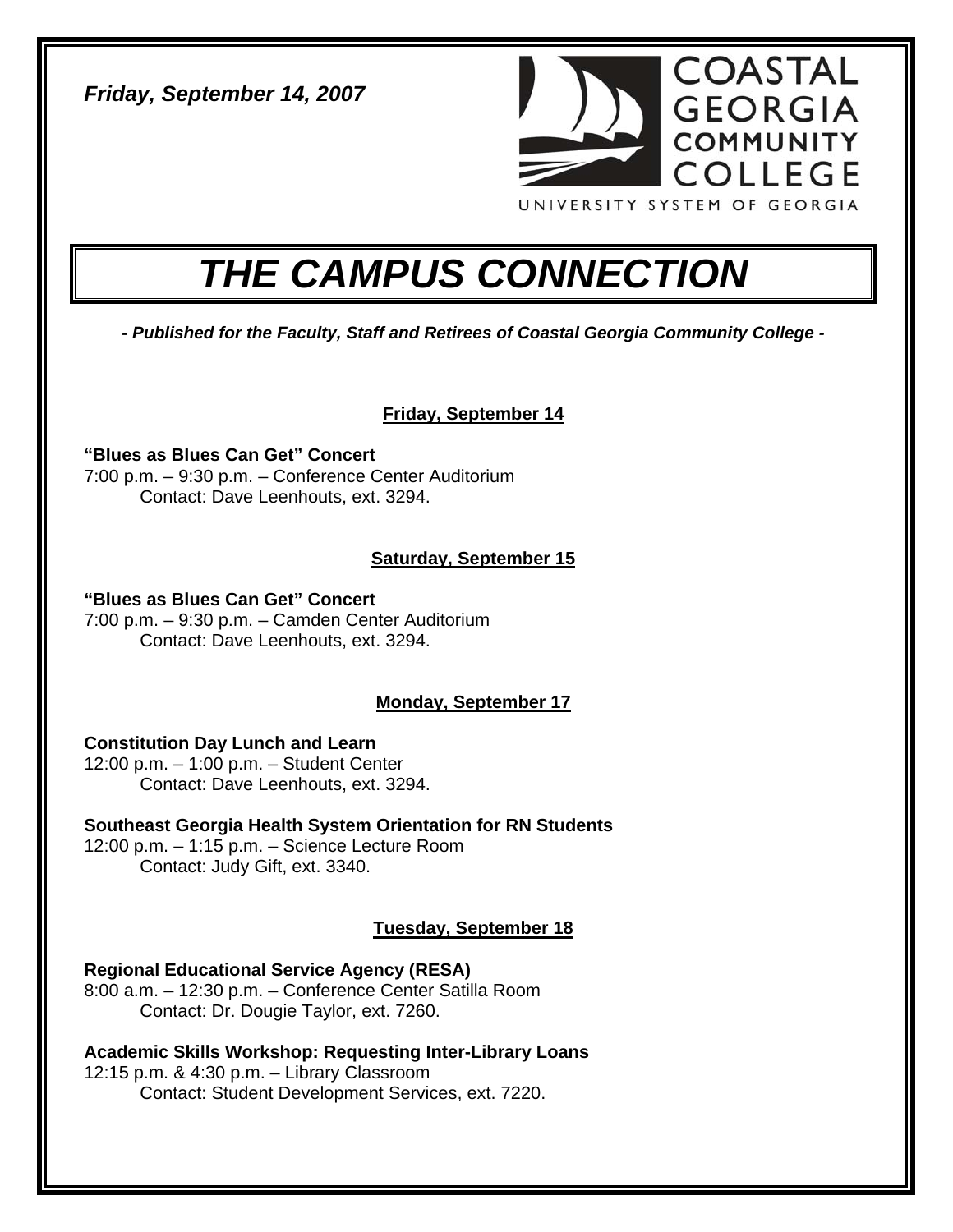## **Department of Math Science & Physical Education (DMSPE) Program:**

**Rehabilitation Science by Dr. David Lake** 

12:30 p.m. – 1:30 p.m. – Science Lecture Room Contact: Trish Rugaber, ext. 3287.

#### **Faculty Development and Welfare Presentations**

12:30 p.m. – 1:30 p.m. – Science Building, Room 195 & Camden Center, (Distance Learning Room) Contact: Sharon Bartkovich, ext. 3098.

#### **Wednesday, September 19**

**Brunswick Association of Nursing Students (BANS) Meeting**  11:30 a.m. – 12:45 p.m. – Science Lecture Room

Contact: Diane Denton, ext. 2308.

**Caricatures to Go & Handwriting Analysis**  3:30 p.m. – 7:00 p.m. – Camden Center Rotunda Contact: Dave Leenhouts, ext. 3294.

#### **Men's Health Program: "Male Anger: The Misunderstood Emotion"**

6:00 p.m. – 8:00 p.m. – Science Lecture Room Contact: Dr. Karen Hambright, ext. 3097.

#### **Thursday, September 20**

**Academic Workshop: Surfing the Net for Information**  12:15 p.m. & 4:30 p.m. – Library Classroom Contact: Student Development Services, 7220.

#### **Saturday, September 22**

**Minority Outreach Academy**  8:30 a.m. – 1:00 p.m. – Student Center Contact: Floyd Phoenix, ext. 3295.

#### **Sunday, September 23**

#### **Phi Theta Kappa Fall Induction**

10:00 a.m. – 4:00 p.m. – Science Lecture Room Contact: Shelia Ledford, ext. 7243.

#### **Tuesday, September 25**

**Loan Entrance Counseling**  10:00 a.m. – 11:45 a.m. – Science Lecture Room Contact: LaTasha Rozier, ext. 7262.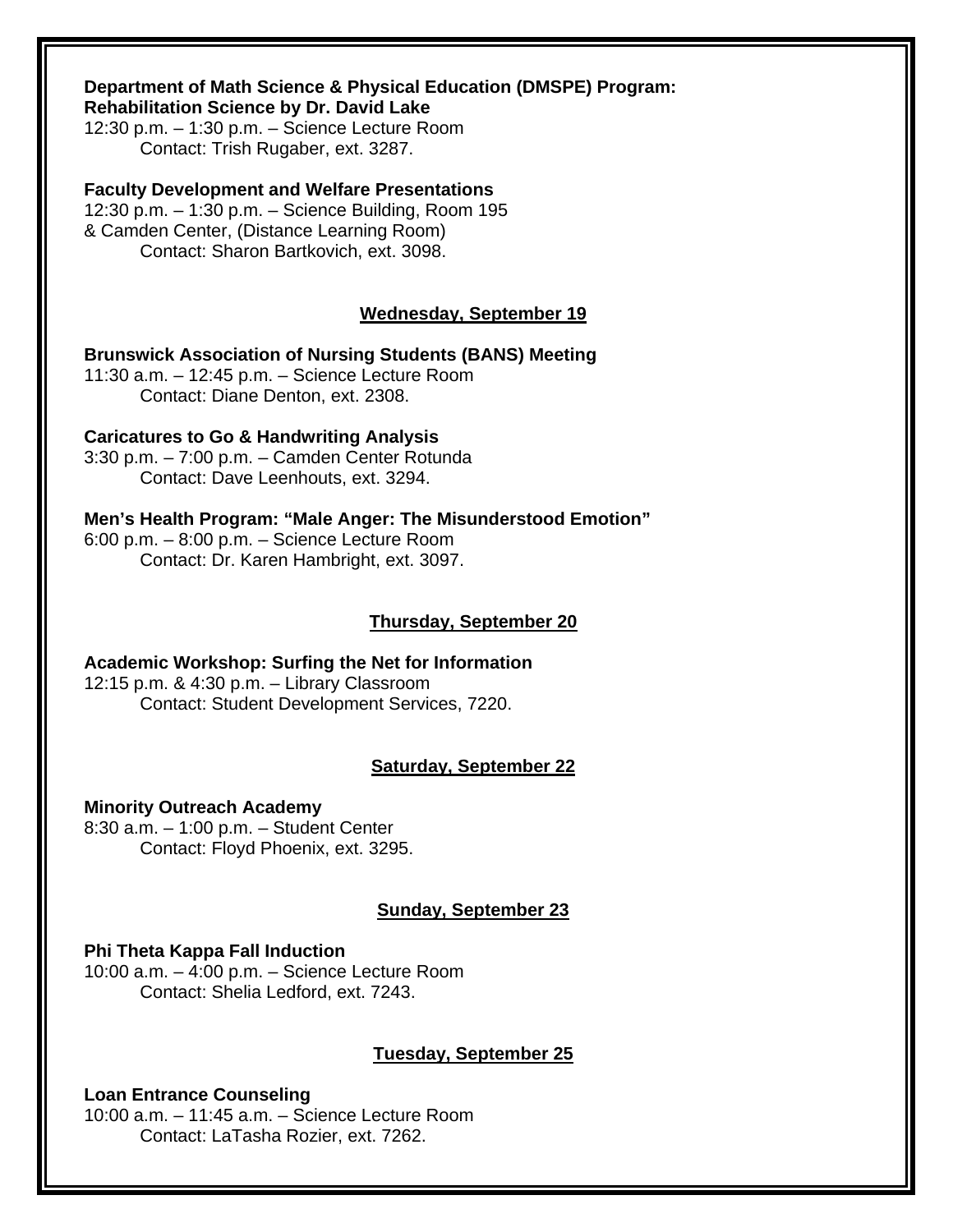#### **International Association Meeting**

12:00 p.m. – 1:15 p.m. – Science Lecture Room Contact: Tyler Bagwell, ext. 3099.



**Peter Biegalus Lecture/Presentation: Financial Worries No More!**  12:15 p.m. – 1:30 p.m. - Student Center Contact: Student Development Services, ext. 7220.

**Loan Entrance Counseling**  4:00 p.m. – 6:00 p.m. – Science Lecture Room Contact: LaTasha Rozier, ext. 7262.

#### **Wednesday, September 26**

**Science Fair Kickoff Meeting**  4:30 p.m. – 5:30 p.m. – Science Lecture Room Contact: Mark Pilgrim, ext 3402.

#### **Thursday, September 27**

**Staff Assembly**  3:00 p.m. – 4:30 p.m. – Science Lecture Room Contact: Regina Cruz, ext. 7325.

#### **Friday, September 28**

**Deadline to apply for Regent's exam. (Apply in the Student Services Office)** 



**CoastFest 2007**. The DNR's Coastal Resources, Wildlife Resources, E nvironmental Protection, and Parks and Historic Sites Divisions want to extend a special invitation to you to join them in "catching the excitement" of CoastFest. CoastFest is celebrating its 12<sup>th</sup> anniversary and it takes place on **Saturday, October 6, from** 10 a.m. - 4 p.m. at the Department of Natural Resources Coastal Regional

Headquarters along the picturesque "Marshes of Glynn" in Brunswick. For more information, please call Susan Shipman @ 912-264-7218.

Kids Day America. On Saturday, September 22, 2007, communities worldwide will be participating in the thirteenth annual "Kids Day America/International at Jane Macon Middle School's parking lot from **11:00 a.m. until 3:00 p.m.** During this event, information on crime